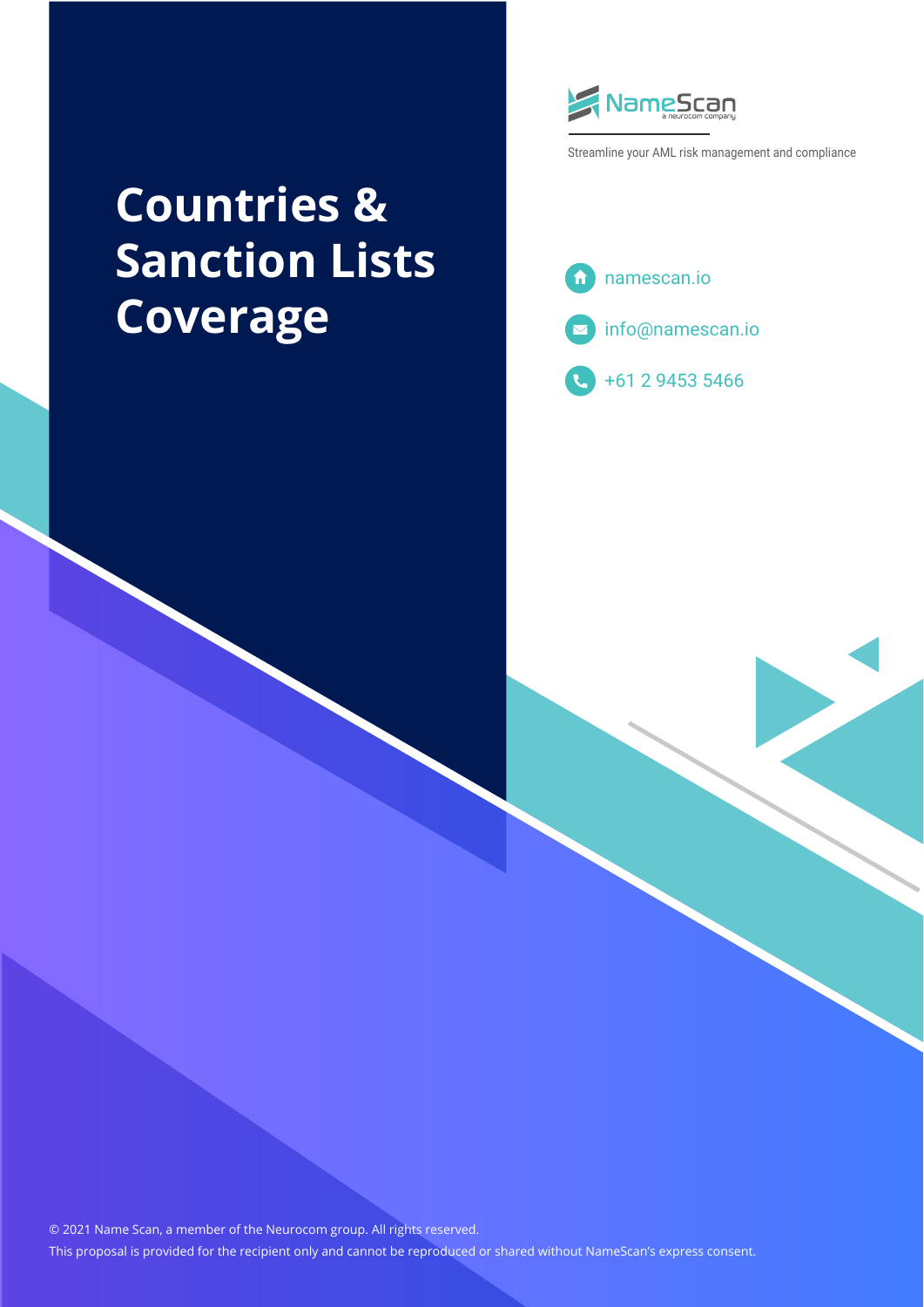**1**

#### **01 COUNTRIES COVERED**

Abkhazia Afghanistan Åland Albania Alderney Algeria American Samoa Andorra Angola Anguilla Antigua and Barbuda Argentina Armenia Artsakh Aruba Australia Austria Azerbaijan Bahamas Bahrain Bangladesh Barbados Belarus Belgium Belize Benin Bermuda Bhutan Bolivia Bosnia and Herzegovina Botswana Brazil British Virgin Islands Brunei Bulgaria Burkina Faso Burma Burundi Cabo Verde Cambodia Cameroon Canada Cape Verde Cayman Islands Central African Republic Chad Chile China

Colombia Comoros Congo Congo-Brazzaville Congo-Kinshasa (DRC) Cook Islands Costa Rica Cote d'Ivoire Croatia Cuba Curaçao Cyprus Czech Republic Czechia Democratic Republic of the Congo Denmark Diibouti Dominica Dominican Republic East Timor Ecuador Egypt El Salvador Equatorial Guinea Eritrea Estonia Eswatini **Ethiopia** Falkland Islands Faroe Islands Federated States of Micronesia Fiji Finland France French Polynesia Gabon Gambia Georgia Germany Ghana Gibraltar Greece Greenland Grenada Guam Guatemala Guernsey Guinea

Guinea-Bissau Guyana Haiti Honduras Hong Kong **Hungary** Iceland India Indonesia Iran Iraq Ireland Isle of Man Israel Italy Ivory Coast Jamaica Japan Jersey Jordan Kazakhstan Kenya Kingdom of Denmark Kingdom of the **Netherlands** Kiribati Korea Kosovo Kuwait Kyrgyzstan Lans Latvia Lebanon Lesotho Liberia Libya Liechtenstein Lithuania Luxembourg Macao Macedonia Madagascar Malawi Malaysia Maldives Mali Malta Marshall Islands Mauritania Mauritius

Mexico Micronesia Moldova Monaco Mongolia Montenegro Montserrat Morocco Mozambique Myanmar Nagorno-Karabakh Namibia Nauru Nepal **Netherlands** New Caledonia New Zealand Nicaragua Niger Nigeria Niue Norfolk Island North Korea Northern Cyprus Northern Ireland Northern Mariana Islands Norway Oman Pakistan Palau Panama Papua New Guinea Paraguay People's Republic of China Peru Philippines Pitcairn Poland Portugal Puerto Rico Qatar Republic of the Congo Romania Russia Rwanda Sahrawi Arab Democratic Republic Saint Barthélemy

Saint Helena Saint Kitts and Nevis Saint Lucia Saint Martin Saint Pierre and Miquelon Saint Vincent and the Grenadines Samoa San Marino Sao Tome and Principe Sark Saudi Arabia Scotland Senegal Serbia Seychelles Sierra Leone Singapore Sint Maarten Slovakia Slovenia Solomon Islands Somalia Somaliland South Africa South Korea South Ossetia South Sudan Spain Sri Lanka State of Palestine Sudan Suriname Swaziland Sweden Switzerland Syria Taiwan **Tajikistan** Tanzania Thailand The Gambia Timor-Leste Togo **Tonga** Transnistria Trinidad and Tobago Tunisia

**Turkey** Turkmenistan Turks and Caicos Islands Tuvalu **UAF** Uganda Ukraine United Arab Emirates United Kingdom United States of America Uruguay US Virgin Islands Uzbekistan Vanuatu Vatican City Venezuela Vietnam Wales Wallis and Futuna Western Sahara Yemen Zambia Zimbabwe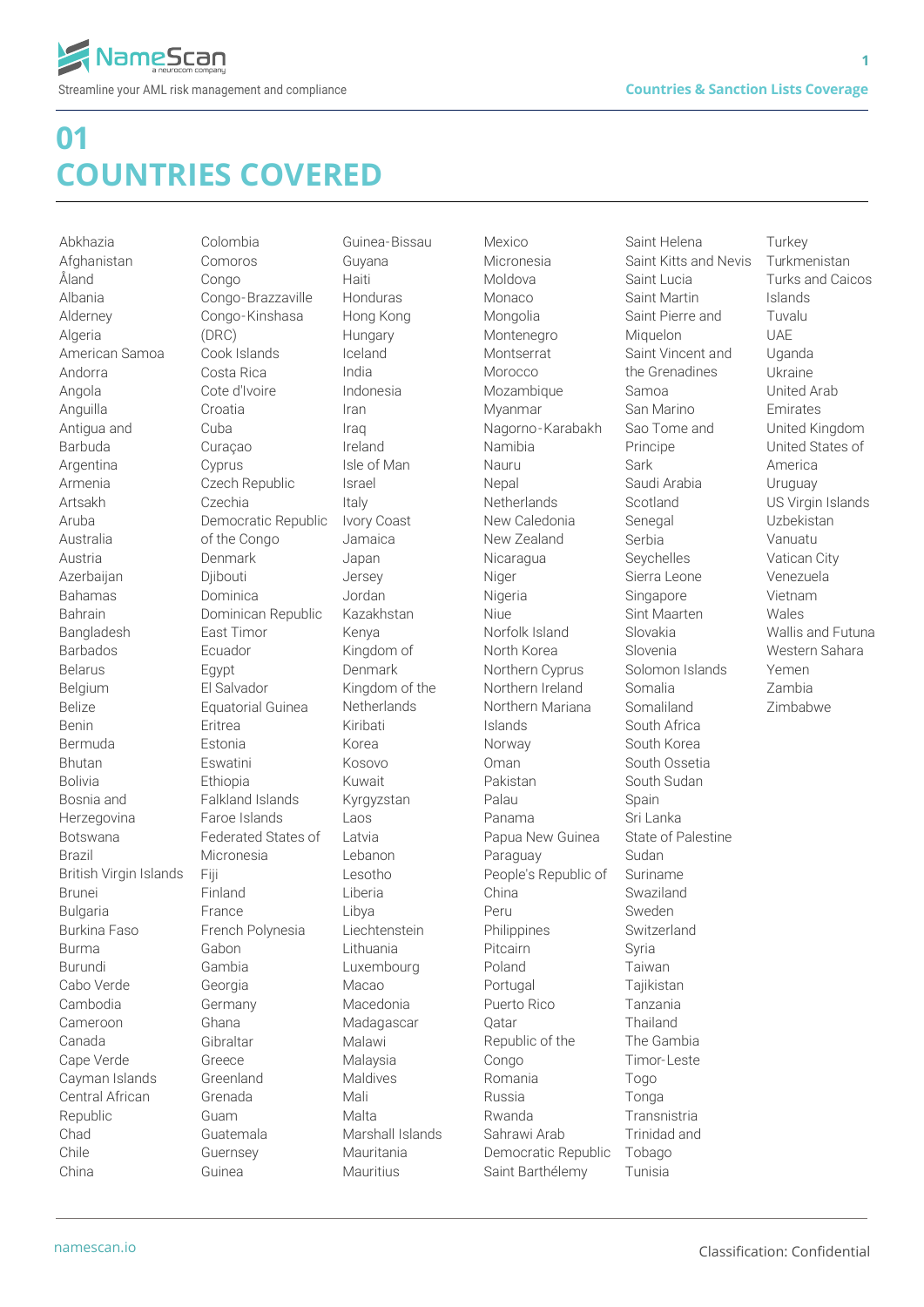### **02 Main Lists Covered**

| Country              | <b>Name</b>                                                 | Category                      |
|----------------------|-------------------------------------------------------------|-------------------------------|
| <b>United Nation</b> | UN - United Nations Sanctions List                          | <b>Sanctions</b>              |
| Australia            | AU - DFAT Consolidated Sanction list                        | <b>Sanctions</b>              |
| <b>United States</b> | US - OFAC Specially Designated Nationals (SDN) List         | Sanctions                     |
| <b>United States</b> | US - OFAC Consolidated Sanctions List                       | Sanctions                     |
| European Union       | <b>EU</b> - Financial Sanctions List                        | <b>Sanctions</b>              |
| United Kingdom       | UK - HMT Financial Sanctions List                           | <b>Sanctions</b>              |
| Canada               | CA - Office of the Superintendent of Financial Institutions | <b>Regulatory Enforcement</b> |
| <b>United States</b> | US - Bureau of Industry and Security List                   | Regulatory Enforcement        |
| <b>United States</b> | US - Department of State AECA Debarred List                 | Sanctions                     |
| <b>United States</b> | US - Department of State Nonproliferation Sanctions List    | Sanction                      |
| International        | Interpol Wanted List                                        | Law Enforcement               |
| Switzerland          | CH - SECO Sanction List                                     | Sanction                      |
| Canada               | CA - Consolidated Canadian Autonomous Sanctions List        | Sanctions                     |
| International        | World Bank - Ineligible Firms and Individuals List          | <b>Regulatory Enforcement</b> |
| <b>United States</b> | US - Bureau of Industry and Security Entity List            | <b>Regulatory Enforcement</b> |
| <b>United States</b> | US - Bureau of Industry and Security Unverified List        | <b>Regulatory Enforcement</b> |

## **Additional Lists Covered**

| Country              | <b>Name</b>                                                                 | Category                      |
|----------------------|-----------------------------------------------------------------------------|-------------------------------|
| Canada               | CA - Public Safety Terrorist Entities List                                  | Terrorism                     |
| Canada               | CA - Regulations Establishing a List of Entities                            | Regulatory Enforcement        |
| Singapore            | SG - Terrorism (Suppression of Financing) Act List                          | Terrorism                     |
| European Union       | EU - Most Wanted Fugitives                                                  | Law Enforcement               |
| <b>United States</b> | US - Federal Bureau of Investigation (FBI) List                             | Law Enforcement               |
| Saint Barthélemy     | <b>BL</b> - Financial Sanctions List                                        | Sanctions                     |
| United Kingdom       | UK - National Crime Agency                                                  | Law Enforcement               |
| Mexico               | MX - Tax Administration Service                                             | Regulatory Enforcement        |
| Canada               | CA - Freezing Assets of Corrupt Foreign Officials (Tunisia)                 | <b>Regulatory Enforcement</b> |
| Canada               | CA - Freezing Assets of Corrupt Foreign Officials (Ukraine)                 | <b>Regulatory Enforcement</b> |
| New Zealand          | NZ - Designated Terrorist Entities (Resolutions 1267/1989/2253<br>and 1988) | Sanctions                     |
| New Zealand          | NZ - Designated Terrorist Entities (Resolution 1373)                        | Sanctions                     |
| Pakistan             | <b>PK - NACTA Proscribed Persons List</b>                                   | <b>Regulatory Enforcement</b> |
| Japan                | JP - Businesses Not Registered/Licensed By The Financial<br>Services Agency | <b>Regulatory Enforcement</b> |
| Japan                | JP - Non-Existent Japanese Government Agency                                | <b>Regulatory Enforcement</b> |